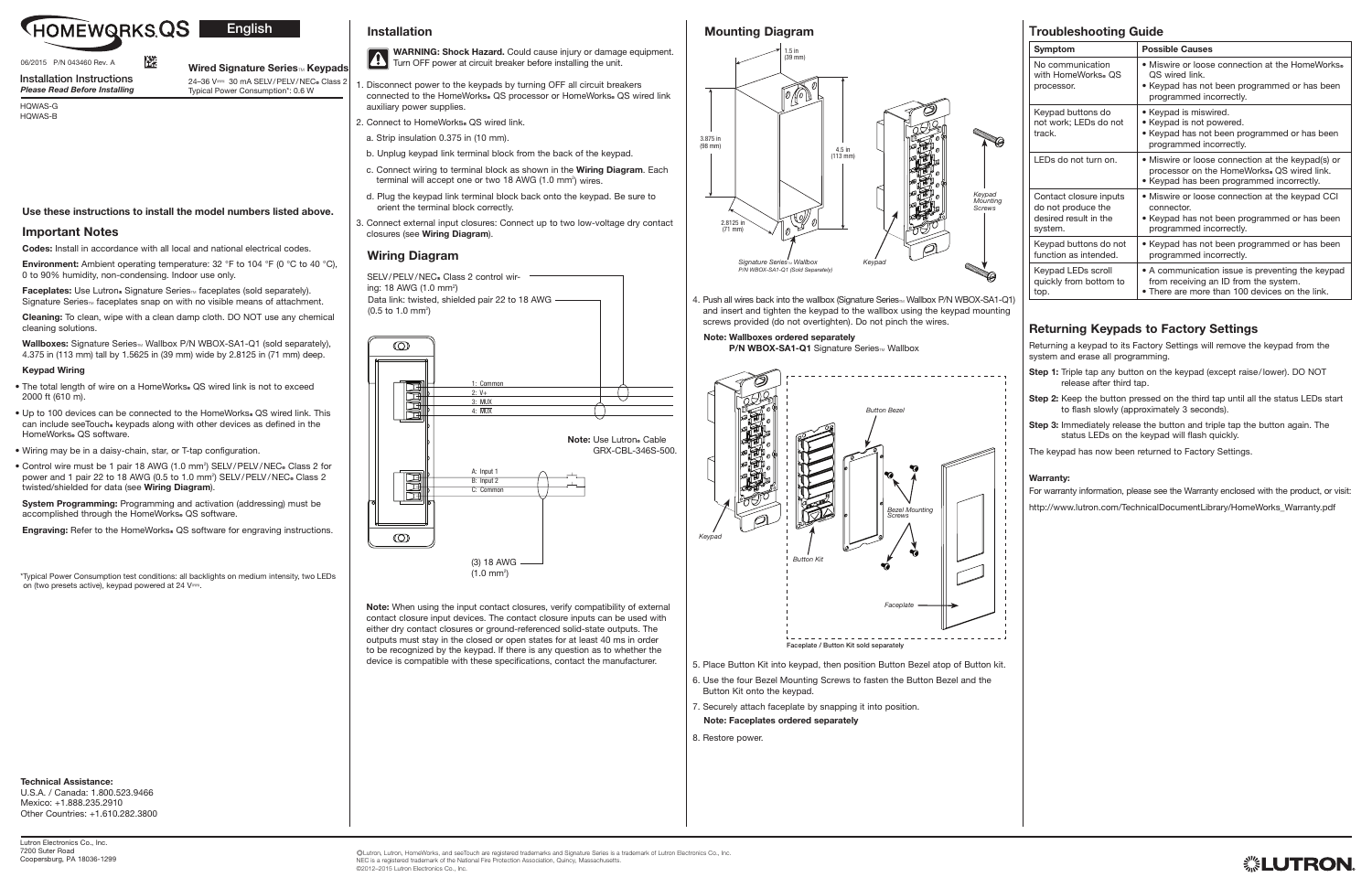4. Empuje todos los cables de nuevo hacia la caja de empotrar (caja de empotrar N/P WBOX-SA1-Q1 de Signature Series<sub>II</sub> e inserte y apriete el teclado a la caja de empotrar utilizando los tornillos de montaje del teclado suministrados (no apriete demasiado). No pellizque los cables.

### Nota: Las cajas de empotrar se encargan por separado

|N/P WBOX-SA1-Q1 Signature Series™ Caja de empotrar

5. Coloque el kit de botones en el teclado, y luego ubique el bastidor de los botones encima del kit de botones.

- 6. Para fijar el bastidor de los botones y el kit de botones al teclado utilice los cuatro tornillos de montaje del bastidor.
- 7. Fije firmemente la placa frontal haciéndola calzar en su lugar.
- Nota: Las placas frontales se encargan por separado
- 8. Restablezca el suministro eléctrico.

HOMEWQRKS.QS Español

- 1. Desconecte la alimentación eléctrica de los teclados apagando todos los interruptores conectados al procesador del HomeWorks. QS o a las fuentes de alimentación auxiliares del enlace cableado de HomeWorks. QS.
- 2. Conecte al enlace cableado de HomeWorks® QS.
- a. Pele el aislamiento 10 mm (0,375 pulg).
- b. Desenchufe de la parte posterior del teclado el bloque de terminales de enlace del teclado.
- c. Conecte el cableado al bloque de terminales tal como se muestra en el Diagrama de cableado. Cada terminal aceptará uno o dos cables  $1,0$  mm<sup>2</sup> (18 AWG).
- d. Enchufe de nuevo en el teclado el bloque de terminales de enlace del teclado. Asegúrese de orientar correctamente el bloque de terminales.
- 3. Conecte los cierres de entrada externos: Conecte hasta dos cierres de contacto secos de bajo voltaje (consulte el Diagrama de cableado).

Placas frontales: Utilice placas frontales Lutron. Signature Series. (vendidas por separado). Las placas frontales de la Signature Series<sub>M</sub> calzan a presión sin ningún medio visible de fijación.

- La longitud total del cable en un enlace HomeWorks. QS cableado no deberá exceder de 610 m (2 000 pi).
- Pueden conectarse al enlace HomeWorks. QS cableado hasta 100 dispositivos. Esto puede incluir teclados seeTouch., junto con otros dispositivos definidos en el software HomeWorks. QS.
- El cableado puede tener una configuración de cadena tipo margarita, estrella o toma tipo T.
- $\bullet$  El cable de control debe consistir de un par 1,0 mm<sup>2</sup> (18 AWG) SELV/PELV/NEC. Clase 2 para la alimentación eléctrica y un par retorcido/ blindado 0,5 mm a 1,0 mm<sup>2</sup> (22 a 18 AWG) SELV/PELV/NEC. Clase 2 para los datos (consulte el Diagrama de cableado).

Programación del sistema: La programación y la activación (direccionamiento) debe llevarse a cabo a través del software HomeWorks, OS.

> Nota: Cuando utilice los cierres de contactos de la entrada, verifique la compatibilidad de los dispositivos externos de entrada de cierre de contactos. Las entradas de cierre de contacto pueden ser utilizadas ya sea con cierres de contacto secos o salidas de estado sólido referenciadas a tierra. Las salidas deberán permanecer en los estados cerrado o abierto durante por lo menos 40 ms para ser reconocidas por el teclado. Si tuviera alguna duda sobre si el dispositivo es compatible con estas especificaciones, póngase en contacto con el fabricante.

Grabado: Para obtener instrucciones de grabado consulte el software HomeWorks® QS.

\* Condiciones típicas del ensayo de consumo de energía: todas las luces de fondo a intensidad media, dos LED encendidos (dos preselecciones activas), teclado energizado por  $24 V =$ .

Lutron Electronics Co., Inc. 7200 Suter Road Coopersburg, PA 18036-1299

HQWAS-G HQWAS-B

Para instalar los números de modelo listados anteriormente siga estas instrucciones.

## Notas importantes

Códigos: Instale de acuerdo con todos los códigos eléctricos locales y nacionales.

Entorno: Temperatura ambiente de operación: 0 °C a 40 °C (32 °F to 104 °F), 0 a 90% de humedad, sin condensación. Sólo para uso bajo techo.

Limpieza: Para limpiar, pase un paño limpio y húmedo. NO utilice ninguna solución química limpiadora.

Cajas de empotrar: Caja de empotrar N/P WBOX-SA1-Q1 (vendida por separado) de Signature Series<sub>TM</sub>, 113 mm (4,375 pulg) de altura por 39 mm (1,5 pulg) de ancho por 71 mm (2,8125 pulg) de profundidad.

- Paso 1: Toque tres veces cualquier botón del teclado (excepto incremento/ decremento). NO lo suelte después del tercer toque.
- Paso 2: Mantenga el botón presionado luego del tercer toque hasta que todos los LED de estado comiencen a destellar lentamente (aproximadamente tres segundos)
- Paso 3: Suelte el botón inmediatamente y tóquelo tres veces de nuevo. Los LED de estado del teclado destellarán rápidamente.

### Cableado del teclado

Teclados cableados Signature  $S$ eries $m$  $24-36$  V $=$  30 mA SELV/PELV/NEC® Clase 2

# Guía de resolución de problemas

| Síntoma                                                                                      | Posibles causas                                                                                                                                                                 |
|----------------------------------------------------------------------------------------------|---------------------------------------------------------------------------------------------------------------------------------------------------------------------------------|
| No hay comunicación<br>con el procesador de<br>HomeWorks® QS.                                | • Cableado incorrecto o conexión floja en el<br>enlace cableado del HomeWorks® OS.<br>• El teclado no ha sido programado o se ha<br>programado incorrectamente.                 |
| Los botones del teclado<br>no funcionan; los LED<br>no rastrean.                             | • El cableado del teclado está conectado<br>incorrectamente.<br>• El teclado no está energizado.<br>• El teclado no ha sido programado o se ha<br>programado incorrectamente.   |
| Los LED no se<br>encienden.                                                                  | • Cableado incorrecto o conexión floja en alguno<br>de los teclados o en el procesador del enlace<br>cableado HomeWorks. OS<br>• El teclado ha sido programado incorrectamente. |
| Las entradas de cierre<br>de contactos no<br>producen el resultado<br>deseado en el sistema. | • Cableado incorrecto o conexión floja en el<br>conector CCI del teclado.<br>• El teclado no ha sido programado o se ha<br>programado incorrectamente.                          |
| Los botones del teclado<br>no funcionan como se<br>supone.                                   | • El teclado no ha sido programado o se ha<br>programado incorrectamente.                                                                                                       |
| Los LED del teclado se<br>desplazan rápidamente<br>de abajo hacia arriba.                    | • Un problema de comunicación está impidiendo<br>que el teclado reciba una ID desde el sistema.<br>• Hay más de 100 dispositivos presentes en el<br>enlace.                     |

# Retorno de los teclados a sus parámetros de fábrica

El retorno de un teclado a su configuración de fábrica eliminará el teclado del sistema y borrará toda la programación.

El teclado ha sido ahora retornado a la configuración de fábrica.

### Garantía:

Para obtener información sobre la garantía, consulte la Garantía adjunta al producto, o visite:

http://www.lutron.com/TechnicalDocumentLibrary/HomeWorks\_Warranty.pdf



Instrucciones de instalación *Por favor lea antes de instalar*

Asistencia técnica:

E.U.A./Canadá: 1.800.523.9466 México: +1.888.235.2910 Otros países: +1.610.282.3800

Consumo de energía típico\*: 0,6 W

## Diagrama de cableado

Cableado de control SELV/PELV/NEG Clase 2: 1,0 mm<sup>2</sup> (18 AWG) Enlace de datos: par retorcido blindado de 0,5 a 1,0 mm<sup>2</sup> (22 a 18 AWG)  $\circledcirc$ : Comú 2: V+  $3:$  MUX  $A: \overline{MIP}$ Nota: Utilice un cable GRX-CBL-346S-500 de Lutron<sub>®</sub>

# Diagrama de montaje

# Instalación





ADVERTENCIA: Peligro de descarga eléctrica. Podría causar lesio-**A** nes leves o daños al equipo. Antes de instalar el equipo desconecte el suministro eléctrico en el disyuntor.



06/2015 N/P 043460 Rev. A

ľЖ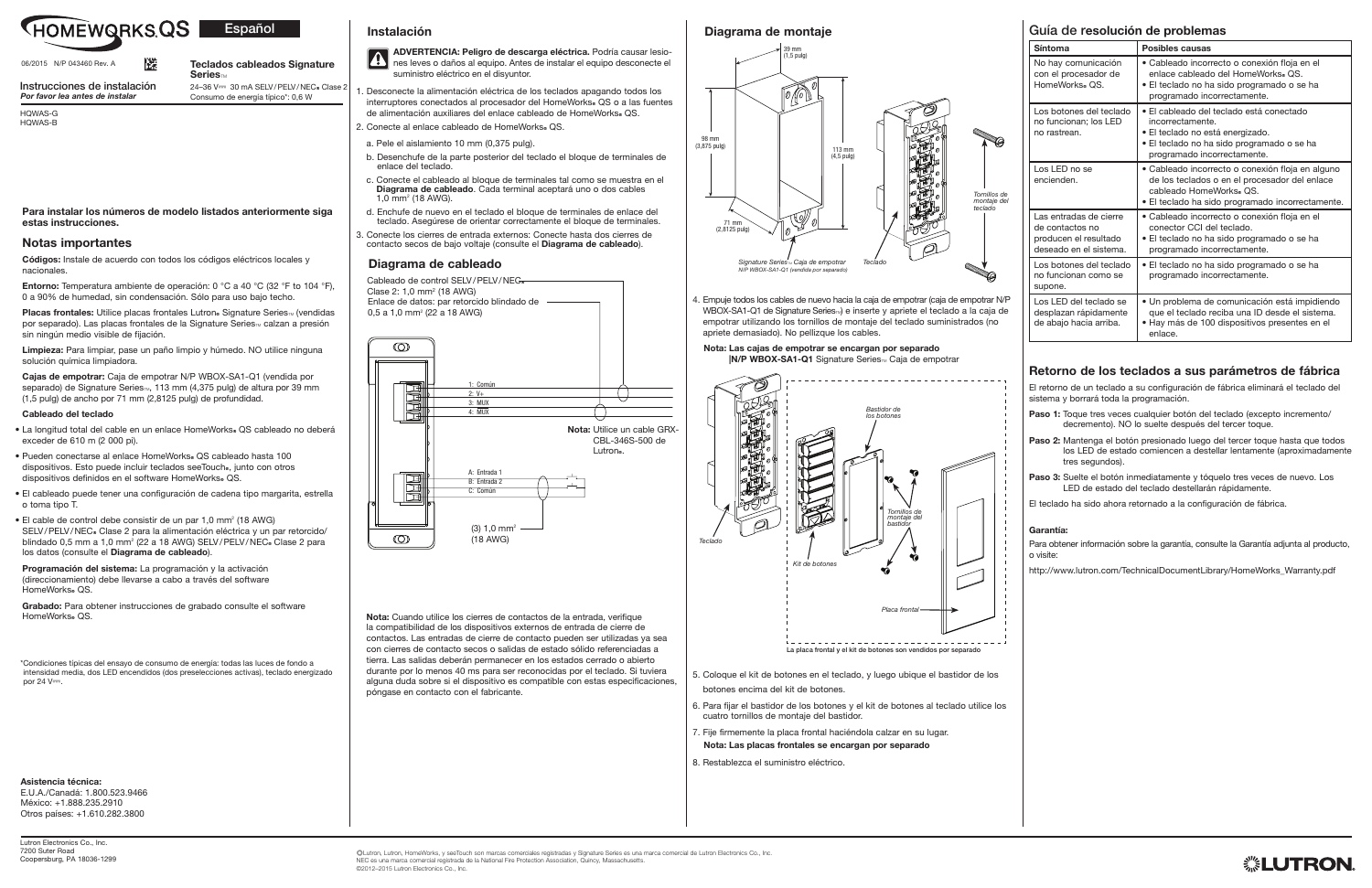4. Replacez tous les câbles dans le boîtier d'encastrement (boîtier d'encastrement Signature Series<sub>™</sub> n° de pièce (P/N) WBOX-SA1-Q1) et insérez et serrez le clavier dans le boîtier avec les vis de montage du clavier incluses (ne serrez pas trop fort). Ne pincez pas les câbles.

> N° de pièce (P/N) WBOX-SA1-Q1 Boîtiers d'encastrement Signature Series<sub>TM</sub>

## Remarque : Boîtiers d'encastrement commandés séparément

5. Placez le kit des boutons sur le clavier, puis placez la facette des boutons sur le kit des boutons.

- 6. Utilisez les quatre vis de montage de la facette pour serrer la facette des boutons et le kit des boutons sur le clavier.
- 7. Attachez la plaque frontale fermement en l'enclenchant.
- Remarque : Plaques frontales commandées séparément
- 8. Rétablir l'alimentation.
- 1. Coupez l'alimentation des claviers en DÉSACTIVANT tous les disjoncteurs connectés au processeur du HomeWorks. QS ou aux alimentations auxiliaires de la liaison câblée du HomeWorks. QS.
- 2. Connectez à la liaison câblée du HomeWorks. QS.
- a. Retirez 10 mm (0,375 po) de gaine isolante.
- b. Débranchez le bornier de liaison du clavier à l'arrière du clavier.
- c. Connectez le câblage au bornier comme indiqué sur le Schéma de câblage. Chaque borne accepte un ou deux câbles de 1,0 mm<sup>2</sup> (18 AWG).
- d. Rebranchez le bornier de liaison du clavier sur le clavier. Veillez à orienter le bornier correctement.
- 3. Connectez les contacts des entrées externes : Connectez jusqu'à deux contacts secs basse-tension (consultez le Schéma de câblage).

Plaques frontales : Utilisez les plaques frontales Lutron® Signature Series<sup>™</sup> (vendues séparément). Les plaques frontales Signature Series<sub>TM</sub> s'installent sans fixation visible.

Boîtiers d'encastrement : Boîtiers d'encastrement Signature Series<sub>TM</sub> n° de pièce (P/N) WBOX-SA1-Q1 (vendus séparément), 113 mm (4,375 po) de haut par 39 mm (1,5625 po) de large et 71 mm (2,8125 po) de profondeur.

> Remarque : Lorsque vous utilisez les contacts secs d'entrée, vérifiez la compatibilité des appareils d'entrées à contacts secs externes. Les entrées à contacts secs peuvent être utilisées avec des contacts secs ou des sorties à semi-conducteur référencées à la masse. Les sorties doivent rester en position fermée ou ouverte pendant au moins 40 ms afin d'être reconnues par le clavier. Pour toute question concernant la compatibilité d'un produit avec ces caractéristiques, contactez le fabriquant.

- La longueur totale de câble sur une liaison câblée du HomeWorks. QS ne doit pas dépasser 610 m (2 000 pi).
- Jusqu'à 100 appareils peuvent être connectés à la liaison câblée du HomeWorks. QS. Cela comprend les claviers seeTouch. ainsi que d'autres appareils, comme indiqué dans le logiciel du HomeWorks. QS.
- Le câblage peut être en série, en parallèle ou en étoile.
- Les câbles de contrôle doivent comporter 1 paire de câbles de 1,0 mm<sup>2</sup> (18 AWG) SELV/PELV/NEC<sup>®</sup> pour l'alimentation et une 1 paire de câbles de 0,5 mm à 1,0 mm<sup>2</sup> (22 à 18 AWG) SELV/PELV/NEC<sub>®</sub> de classe 2 torsadés/ blindés pour les données (consultez le Schéma de câblage).

Programmation du système : La programmation et l'activation (adressage) doivent être effectuées à l'aide du logiciel du HomeWorks® QS.

Gravure : Consultez le logiciel du HomeWorks. QS pour les instructions de gravure.

\* Conditions de test de la consommation électrique typique : tous les éclairages réglés à une intensité moyenne, deux LED actives (deux préréglages actifs), clavier alimenté en  $24 V =$ 

Assistance technique :

HQWAS-G HQWAS-B



06/2015 N° de pièce (P/N) 043460 Rév. A

Utilisez ces instructions pour installer les numéros de modèles énumérés ci-dessus.

### Remarques importantes

Codes : Effectuez l'installation en conformité avec les codes électriques locaux et nationaux.

Environnement : Température ambiante de fonctionnement : 0 °C à 40 °C (32 °F to 104 °F), 0 à 90 % d'humidité, sans condensation. Utilisation à l'intérieur uniquement.

Nettoyage : Pour nettoyer, essuyez avec un torchon propre et humide. N'UTILISEZ aucun produit chimique de nettoyage.

### Câblage du clavier

### Claviers Signature Series<sub>™</sub> raccordés

24-36 V== 30 mA SELV/PELV/NEC® de classe 2 Consommation électrique\* : 0,6 W

> Câblage de contrôle SELV/PELV/NEC<sup>®</sup> de classe 2 : 1,0 mm2 (18 AWG)

# Guide de dépannage

| Symptôme                                                                                     | <b>Causes possibles</b>                                                                                                                                             |
|----------------------------------------------------------------------------------------------|---------------------------------------------------------------------------------------------------------------------------------------------------------------------|
| Aucune communication<br>avec le processeur du<br>HomeWorks® QS.                              | • Mauvais raccord ou faux contact sur la liaison<br>câblée du HomeWorks. QS.<br>• Le clavier n'a pas été programmé ou a été mal<br>programmé.                       |
| Les boutons du clavier<br>ne fonctionnent pas; les<br>LED ne s'allument pas<br>correctement. | • Le clavier est mal câblé.<br>• Le clavier n'est pas alimenté.<br>• Le clavier n'a pas été programmé ou a été mal<br>programmé.                                    |
| Les LED ne s'allument<br>pas.                                                                | • Mauvais raccord ou faux contact au niveau du<br>(des) clavier(s) ou du processeur sur la liaison<br>câblée du HomeWorks. OS.<br>· Le clavier a été mal programmé. |
| Les entrées à contacts<br>secs ne produisent pas<br>l'effet voulu dans le<br>système.        | • Mauvais raccord ou faux contact au niveau du<br>connecteur ECS du clavier.<br>• Le clavier n'a pas été programmé ou a été mal<br>programmé.                       |
| Les boutons du clavier<br>ne fonctionnent pas<br>comme prévu.                                | • Le clavier n'a pas été programmé ou a été mal<br>programmé.                                                                                                       |
| Les LED du clavier<br>défilent rapidement de<br>bas en haut.                                 | · Un problème de communication empêche le<br>clavier de recevoir un identifiant du système.<br>• Il y a plus de 100 appareils sur la liaison.                       |

# Restauration des paramètres d'usine des claviers

Restaurer les paramètres d'usine d'un clavier supprimera le clavier du système et effacera toute programmation.

- Étape 1 : Appuyez trois fois sur n'importe quel bouton du clavier (sauf Monter/ Baisser). NE RELÂCHEZ PAS le bouton la troisième fois.
- Étape 2 : Gardez le bouton appuyé la troisième fois jusqu'à ce que les LED d'état commencent à clignoter lentement (pendant environ 3 secondes).
- Étape 3 : Relâchez immédiatement le bouton et appuyez trois fois sur le bouton à nouveau. Les LED d'état du clavier clignoteront rapidement.

Le clavier est de nouveau réglé avec les paramètres d'usine.

### Garantie :

Pour des renseignements sur la garantie, veuillez lire la garantie incluse avec le produit, ou consultez :

http://www.lutron.com/TechnicalDocumentLibrary/HomeWorks\_Warranty.pdf



Instructions d'installation *Veuillez lire avant l'installation*

États-Unis / Canada : 1.800.523.9466 Mexique : +1.888.235.2910 Autres pays : +1.610.282.3800

### Schéma de câblage

# Schéma de montage

# Installation



Liaison de donnée : une paire de câbles torsa-







AVERTISSEMENT : Risque de décharge électrique. Peut causer des blessures ou endommager des équipements. COUPEZ l'alimentation au niveau du disjoncteur avant d'installer l'unité.